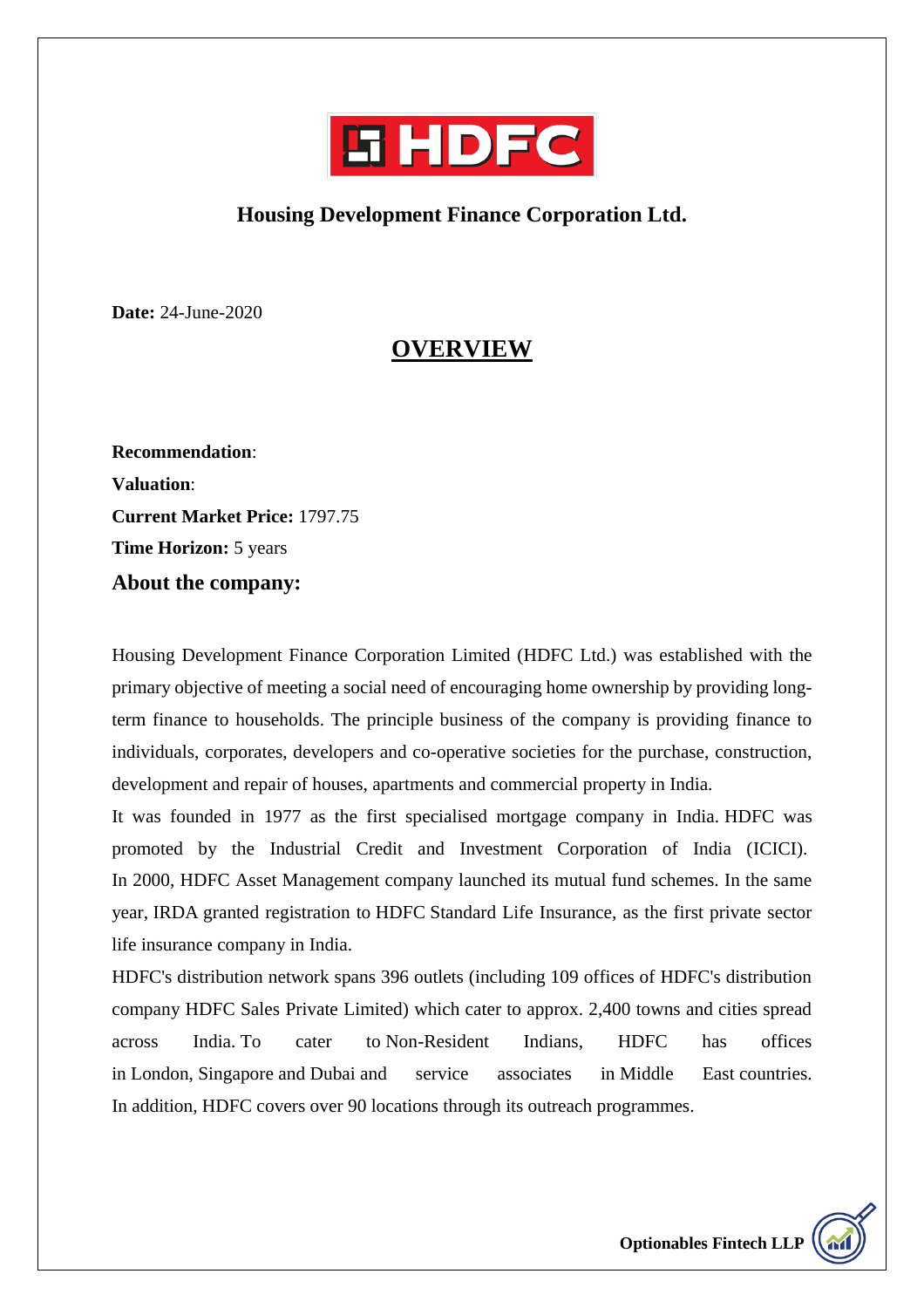#### **Pros:**

- Rising net cash flow and cash from the overall operating activity of the business.
- Book value per share has been increasing over the last 2 years.
- Growth in operating profit with a steady increase in the operating margins (YoY)
- Growth in net profit with increasing profit margin (QoQ)
- Company with zero promoter pledge

#### **Cons:**

- Growing costs in long term projects (YoY)
- High debt company
- Revenue has been declining every quarter from the past 2 quarters

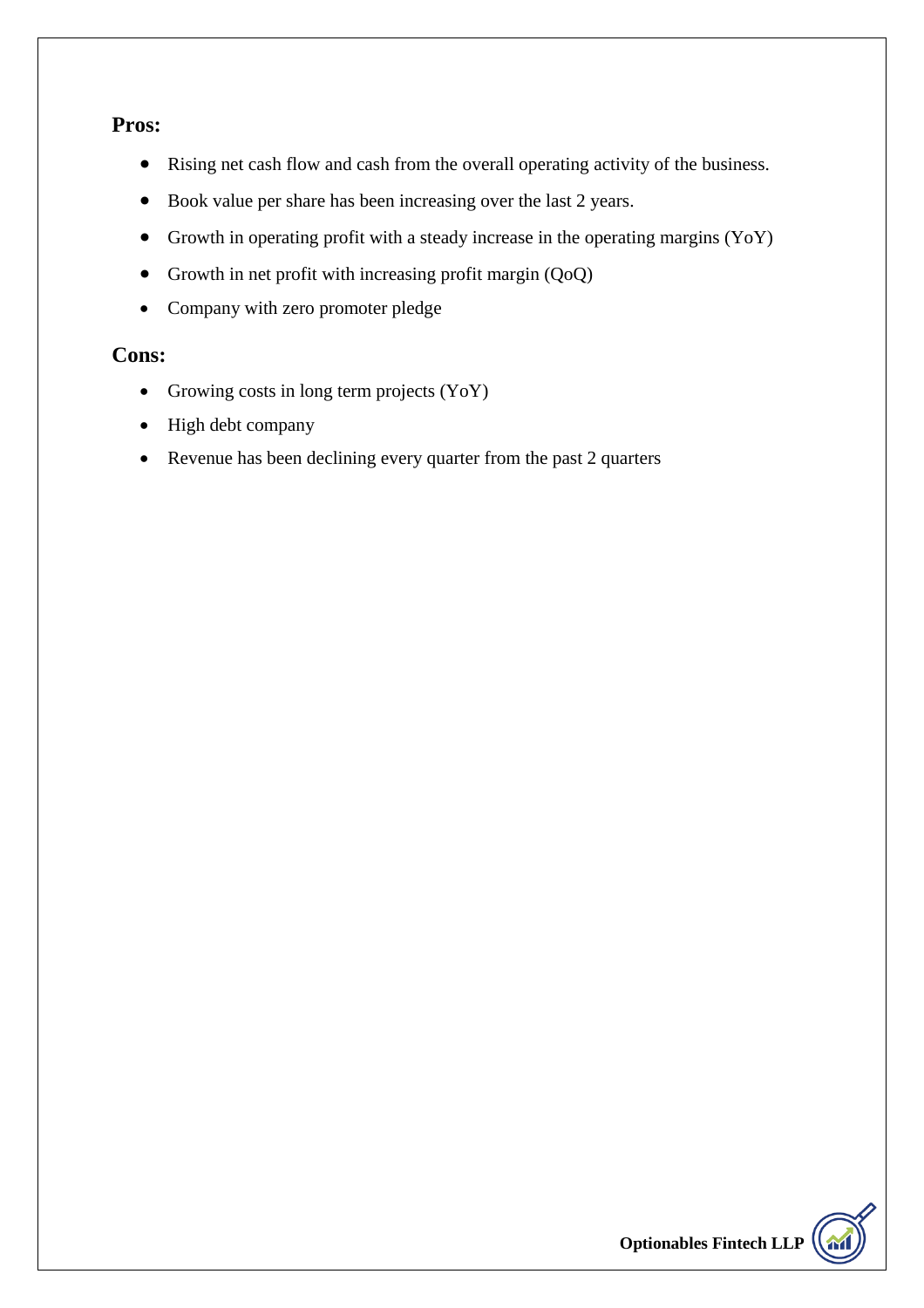# **ECONOMIC MOAT**

**Company History:** 1977 **Company Management MD: Renu Sud Karnad Chairman: Deepak S Parekh Vice Chairman and CEO : Keki M Mistry**

Brand Leadership in various segments:

| <b>Name of Subsidiary</b>     | <b>Segment</b>                 | <b>Position in the segment</b> |  |
|-------------------------------|--------------------------------|--------------------------------|--|
|                               |                                |                                |  |
| <b>HDFC</b> Bank              | Private Bank                   | 01                             |  |
| <b>HDFC</b> Standard Life     | Life Insurance                 | 03                             |  |
| <b>Insurance Company</b>      |                                |                                |  |
| <b>HDFC</b> Asset Management  | AMC's                          | 02                             |  |
| Company                       |                                |                                |  |
| <b>HDFC ERGO General</b>      | <b>General Insurance</b>       | 01/02                          |  |
| <b>Insurance Company</b>      |                                |                                |  |
| <b>HDFC</b> Property Fund     | <b>Real Estate Fund</b>        | 01                             |  |
| <b>HDFC</b> Red               | <b>Real Estate</b>             |                                |  |
| <b>HDFC</b> Credila Financial | <b>NBFC-</b> Educational Loans | 01                             |  |
| Services                      |                                |                                |  |
| <b>GRUH Finance</b>           | <b>Housing Finance</b>         | 06                             |  |

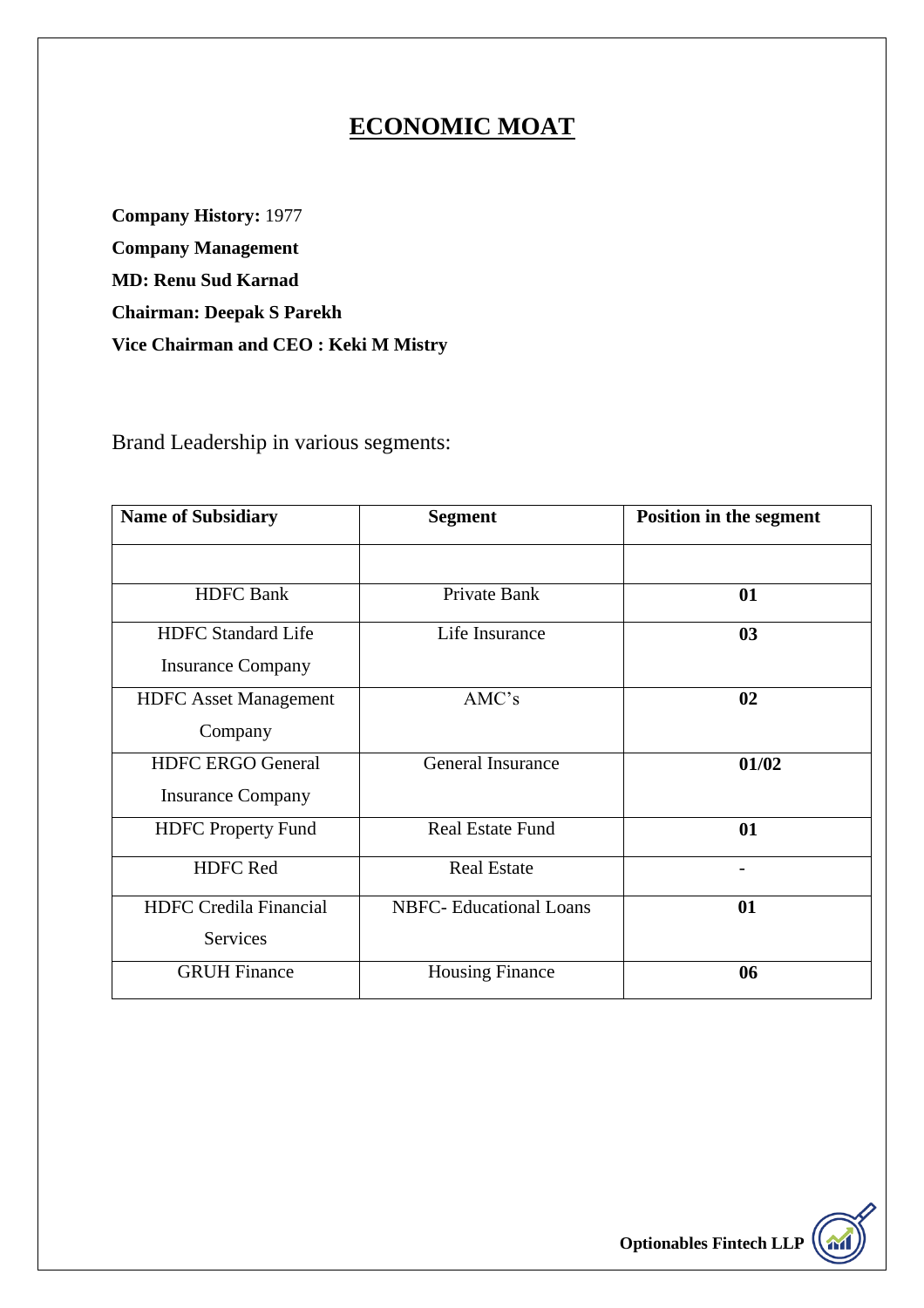#### **Competitive Moat of HDFC :**

Since HDFC's primary business apart from the subsidiaries and the shares it owns in them is Housing Finance and mortgaging, our economic moat for HDFC is their market position in Housing Finance segment as well as the economic drivers of this sector :

- Favourable Demographics: 66% of India's population is below 35 years of age, hence large potential for home loans can be expected.
- Nuclear Households: Rise in the number of households with a shift towards nuclear families.
- Urbanisation: Currently 32% of the Indian population reside in cities, however this has been estimated to be 50% by 2030, which again is a positive.
- Interest Rates: The net disposable income in India of earning people has been rising and hence it offers increased affordability for housing finance as well as the interest rates on house loans are more affordable
- 83% of HDFC's mortgages are sourced by themselves or their affiliates.
- Best affordability in 2.5 decades. Government support towards housing has helped improve affordability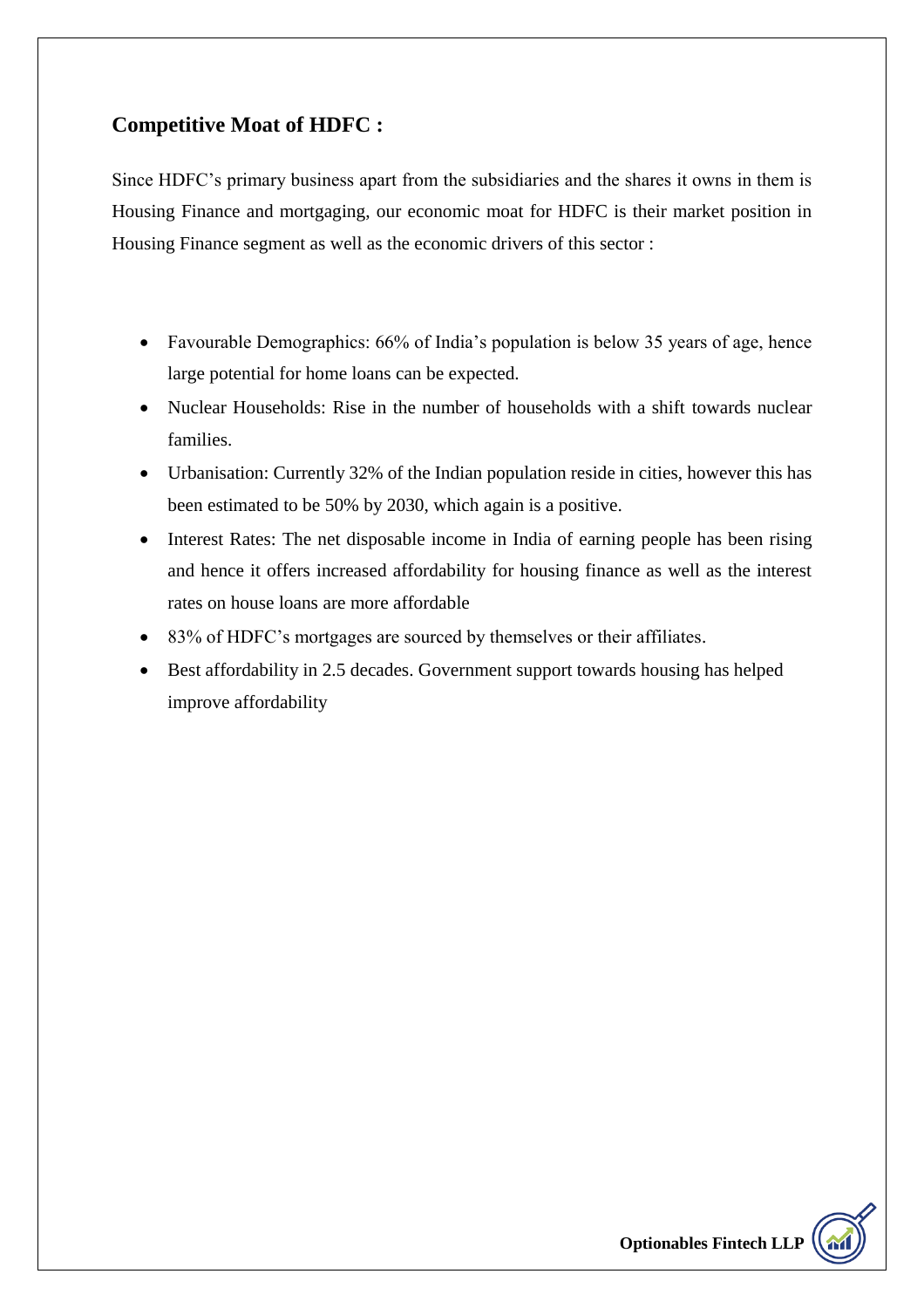### **TAKE ON HOUSING DEVELOPMENT FINANCE CORPORATION (HDFC)**

HDFC has spread its wings all across various segments and markets and it owns a good majority or a decent amount in most of its associations and subsidiaries. Almost all of its subsidiaries and companies it parents have already been leading the market in their respective segments,

The best cases are HDFC Bank which is **#1** in the private banking segment as well as HDFC Asset Management Company, HDFC Ergo General Insurance, etc.

HDFC also 100% owns HDFC Credila, which is a specialised educational loan dedicated provider in India, again #1 in the educational loan segment.

Apart from holding a good amount of these subsidiaries, HDFC has been very successful in its own operations as well. It is the leading Housing finance and mortgaging company in India. HDFC has reported an 84% growth in its Net profit in FY20 as of that of FY 19. This showcases that the company is steadily working on improving its revenue as well as decreasing its costs. HDFC has a great well balanced, Balance Sheet and it has been steadily increasing its reserves as well as investments. There was a drastic increase in Investments in FY20 compared to FY19 (40%) which is a good sign for the company's future profitability and stability.

Looking at the future of HDFC in response to COVID-19, the company is obviously affected but not as much as various other industries,

Loan approvals and servicing of loans which the company does are still easily available online. When it comes to loan repayment by customers, 97% of loans repaid through electronic mechanisms; 3% of borrowers unable to pay due to the lockdown. This 3% is not a huge number when compared to the loss borne by various other companies due to the lockdown and other impacts of the pandemic.

The organisation has made a great response to the recent crisis, and being one of the market leaders, it has done its bit of social responsibility too.

HDFC Group together contributed Rs 1.50 BN to the Prime Minister's Citizen Assistance & Relief in Emergency Situations Fund (PM-CARES FUND). HDFC, through its Foundation has tied up with partners across 12 states to provide cooked meals and hygiene safety kits for vulnerable sections of society. Also provided PPE kits, masks and ventilators to state government and charitable hospitals treating COVID-19 patients.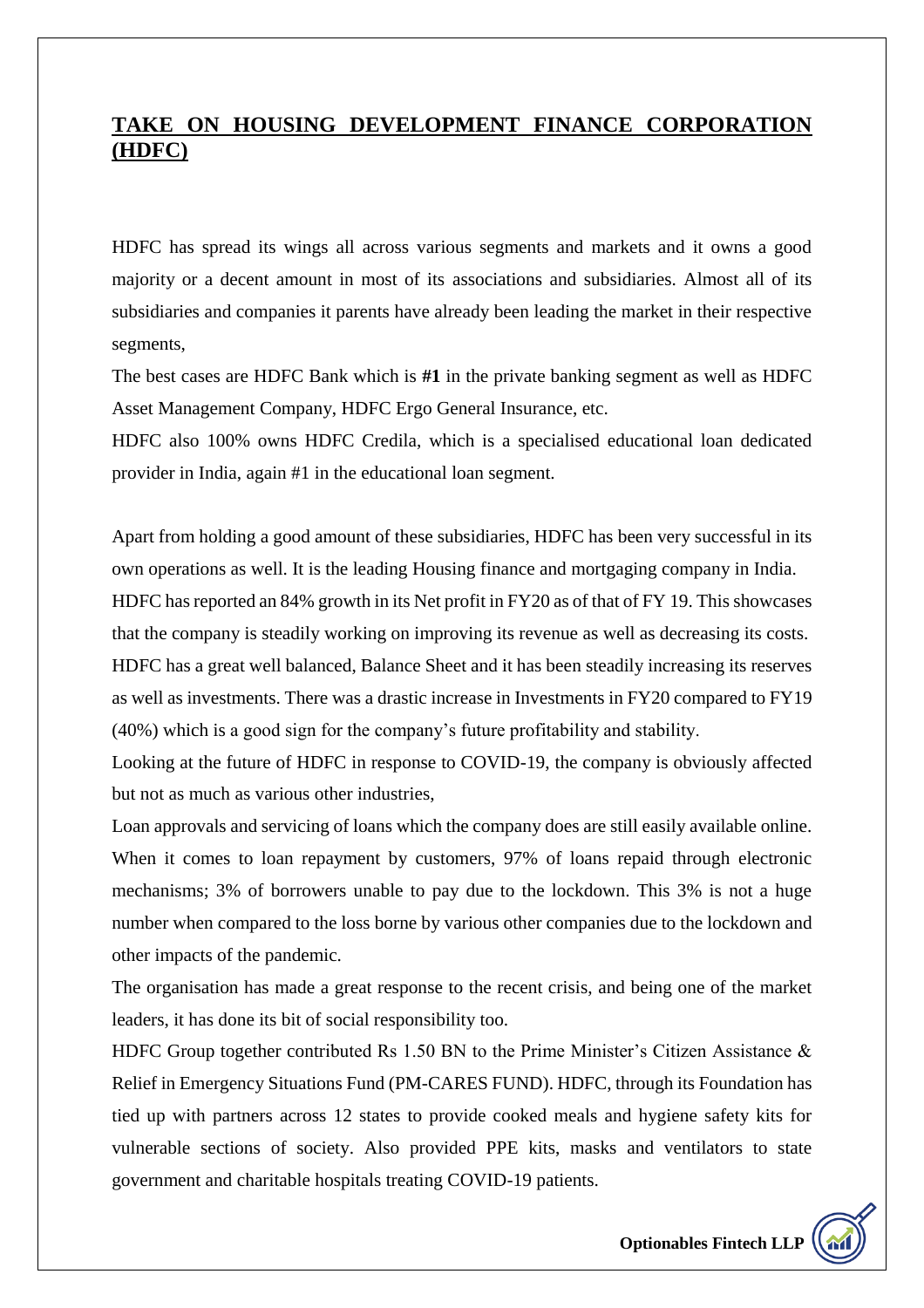Talking about the resumption of Business Over 90% of HDFC offices are now opened for business, following guidelines issued by respective authorities. All staff/visitors following hygiene protocols and social distancing. Staff on a rotational basis follow the Work From Home protocol.

### **FUTURE OUTLOOK OF HDFC**

- Looking at about a 10 year period from today, keeping about 2 years at a slower growth rate compared to the other 8 years due to COVID-19 and its possible impact,
- HDFC is likely to grow at 16% CAGR (10 year period)
- Current estimate for a 10 year CAGR on basis of past data of revenue is at 14.70 %, however with the strong fundamental analysis on the company, we are bullish on this stock growing at a CAGR of 17 %, however,
- Considering a slower growth in the following 1-2 years, a safe CAGR would be **16%** of revenue for a period of 10 years.
- The current revenue of 58,739 crores, at 16% CAGR over a period of 10 years is 2,59,123 CR.
- HDFC is currently valued (market cap) at 5.3X its revenue,
- $\bullet$  Hence valuing HDFC at 5.5 X its revenue of 2,59,123 CR after 10 years will bring us to a market cap of 14,25,176 CR (2,59,123\*5.5)
- Hence, one can grow at 4.5 times by the year 2030 in terms of Market Cap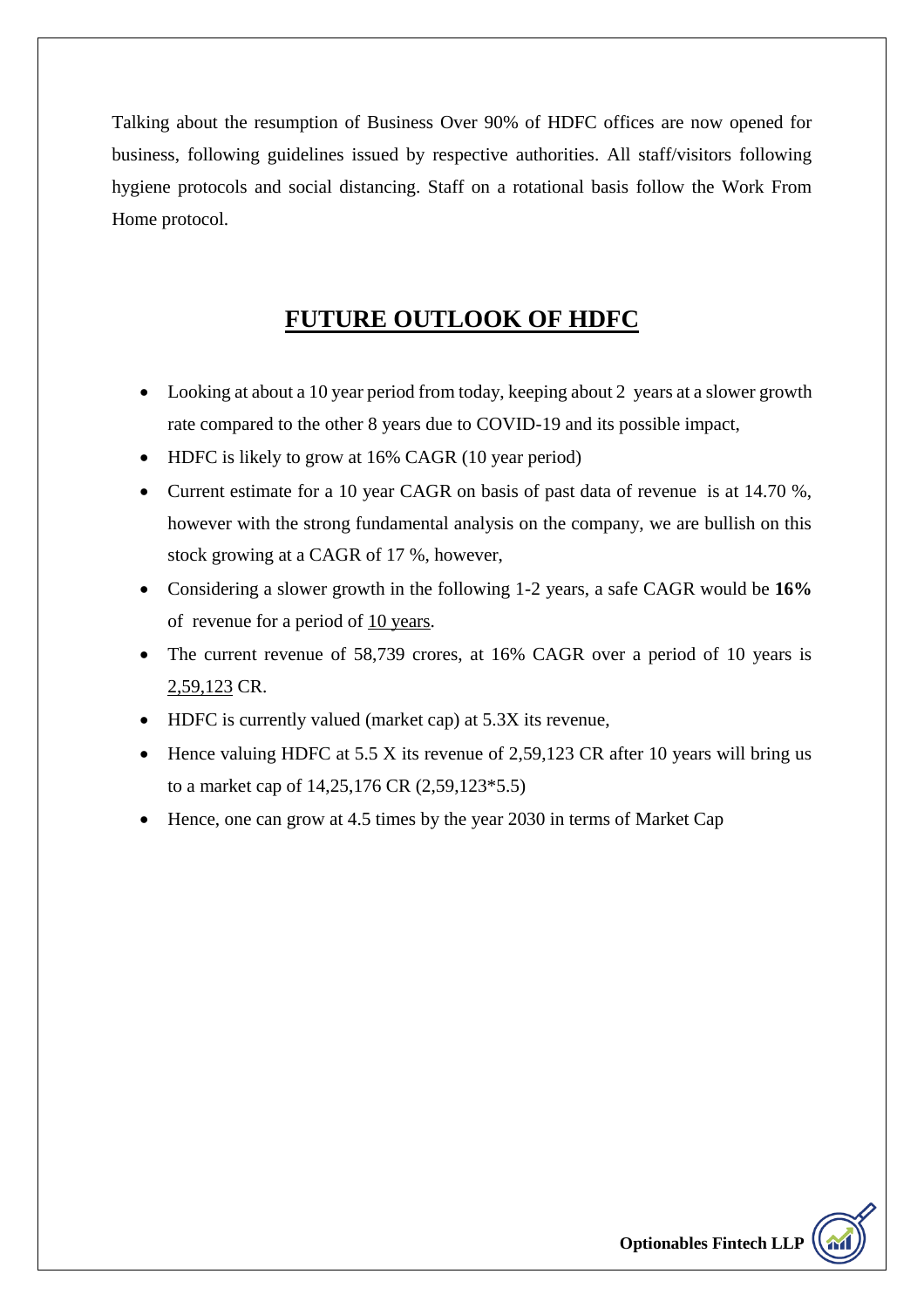### **Economy and Industry Analysis:**

- The fallout of the Covid-19 pandemic circumstance has built up the way that possessing a house of your own is route better than managing the vulnerabilities of living in a leased/rented settlement. People are also realising the importance of having real estate, as an asset class in their investment basket, as it is a more reliable option and it offers steady returns compared to the highly volatile stock market that comes with heightened risks.
- A recent report by a global consulting firm states that the level of March 2020 residential property sales in China stood at almost 95% when compare to the December 2019 levels. If this bounce back after the lockdown that ended last month in China is an indication of a new trend, the Indian real estate market is also likely to witness a similar scenario after attaining normalcy after the pandemic. This showcases the actual power of Real Estate and Housing sector post Covid-19

Driving this trend will be the Reserve Bank of India's (RBI) monetary policy decision earlier in March 2020 to slash repo rates by 0.75 basis points (bps). This move by the Indian central bank has made home loans significantly much more attractive to the potential home buyers with an opportunity that cannot be missed. The steep cut has brought interest rates on home loans by public and private sector banks to their lowest, between 7.20% and 8.05%, in over a decade.

 Another benefit of the current home loan interest rate scenario is that a borrower can look at the possibility of going for a fixed rate over a floating one. The latter tends to get volatile and can go north based on monetary policy decisions by the Indian central bank. Banks and other financial institutions typically charge a premium for home loans at fixed rates. So, this option is best availed when overall interest rates are at their lowest. The home loan borrower is able to lock the fixed-rate at a lower level and get rid of the stress arising out of the interest reset practices followed by various lending institutions.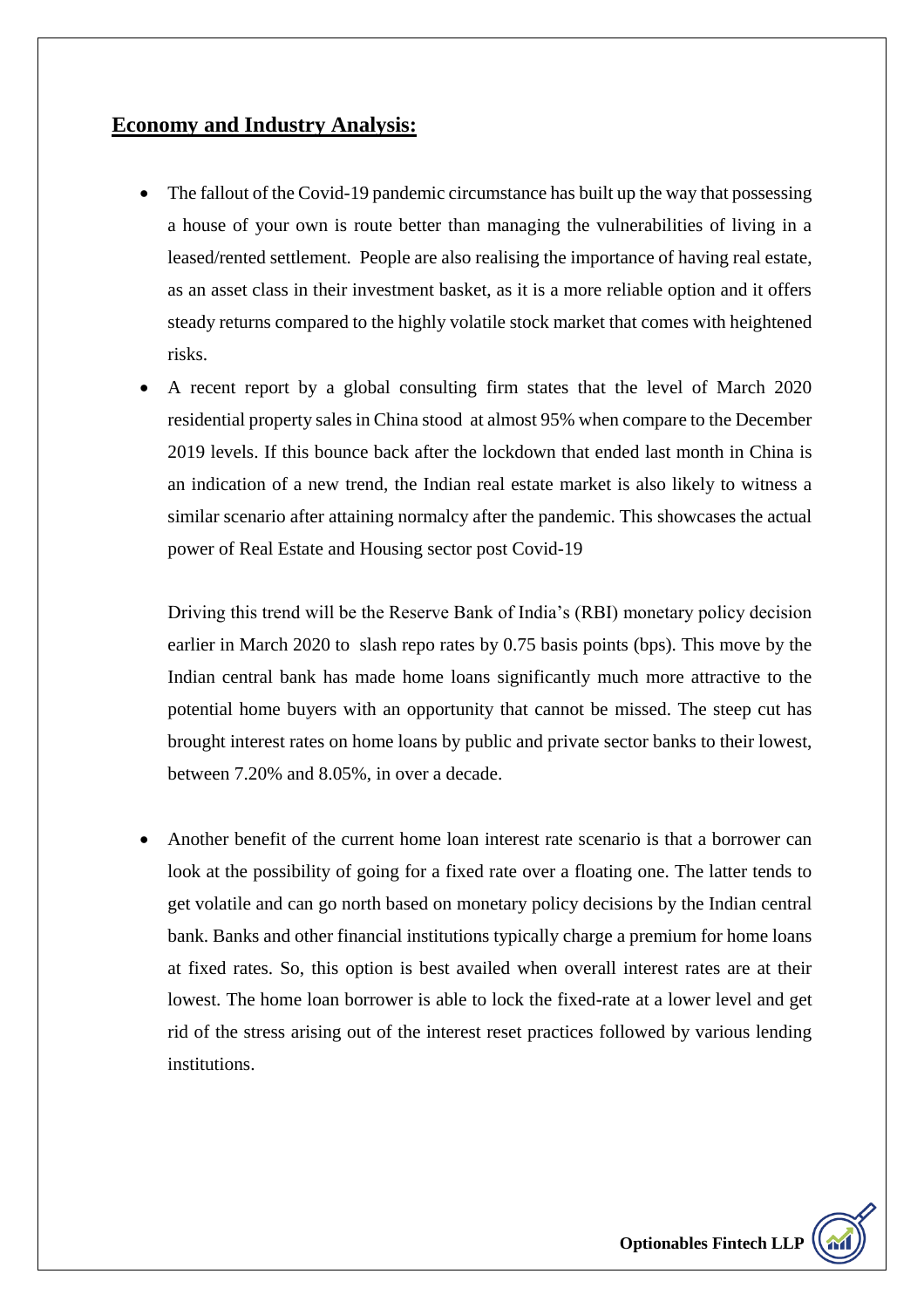# **FINANCIAL HIGHLIGHTS**

### **Sales Growth**



**Profit Growth** 

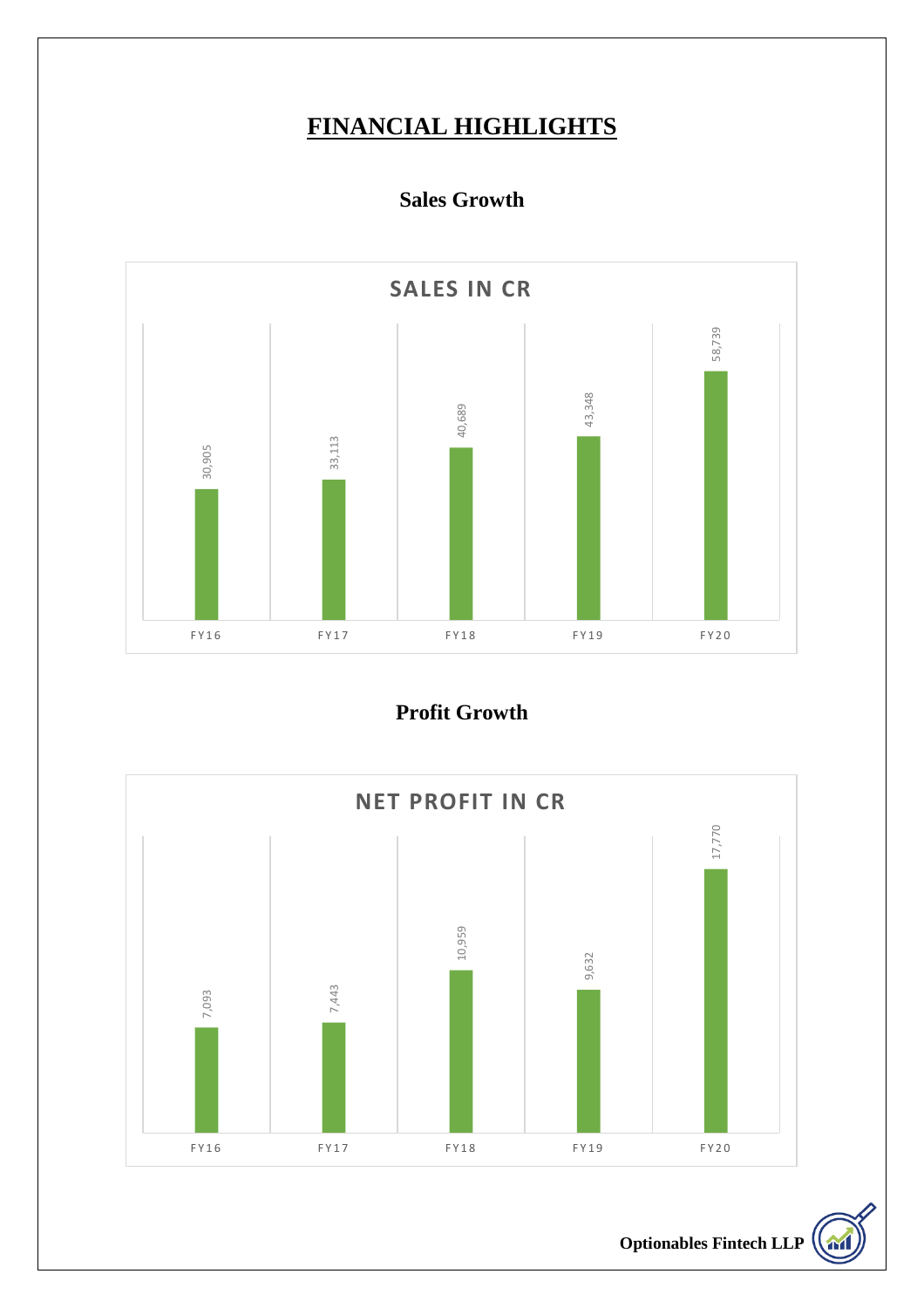**Operating Profit Margins (%)**



## **Return on capital employed (%)**

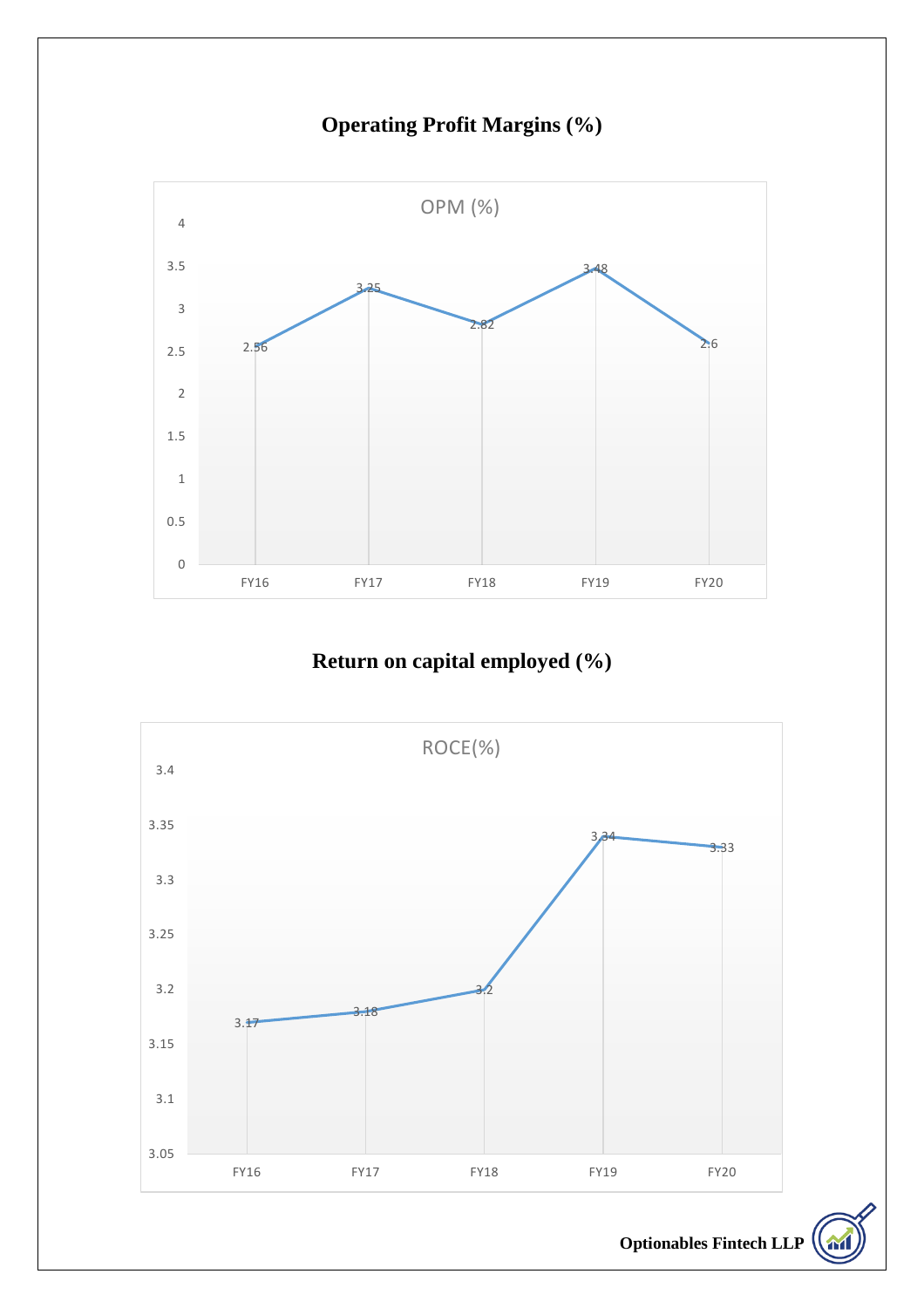#### **Dividend Policy**

- For the year ending March 2020 Housing Development Finance Corporation has declared an equity dividend of 1050.00% amounting to Rs 21 per share. At the current share price of Rs 1752.45 this results in a dividend yield of 1.2%.
- The company has a good dividend track report and has consistently declared dividends for the last 5 years.

| <b>Remarks</b>                                | <b>Dividend</b><br>$(\% )$ | <b>Dividend</b><br><b>Type</b> | <b>Effective</b><br><b>Date</b> | <b>Announcement</b><br><b>Date</b> |
|-----------------------------------------------|----------------------------|--------------------------------|---------------------------------|------------------------------------|
| Rs.21.0000 per<br>share(1050%)Dividend        | 1050.00                    | Final                          | 09-07-2020                      | 26-05-2020                         |
| Rs.17.5000 per<br>share(875%)Final Dividend   | 875.00                     |                                | 19-07-2019                      | 13-05-2019                         |
| Rs.17.5000 per<br>share(875%)Final Dividend   | 875.00                     | Final                          | 19-07-2019                      | 13-05-2019                         |
| Rs.3.5000 per<br>share(175%)Interim Dividend  | 175.00                     | Interim                        | 15-03-2019                      | 06-03-2019                         |
| Rs.16.5000 per<br>share(825%)Final Dividend   | 825.00                     | Final                          | 19-07-2018                      | 30-04-2018                         |
| Rs.3.5000 per<br>share(175%)Interim Dividend  | 175.00                     | Interim                        | 22-03-2018                      | 13-03-2018                         |
| Rs.15.0000 per<br>share(750%)Final Dividend   | 750.00                     | Final                          | 14-07-2017                      | 04-05-2017                         |
| Rs.3.0000 per<br>share(150%)Interim Dividend. | 150.00                     | Interim                        | 09-03-2017                      | 01-03-2017                         |

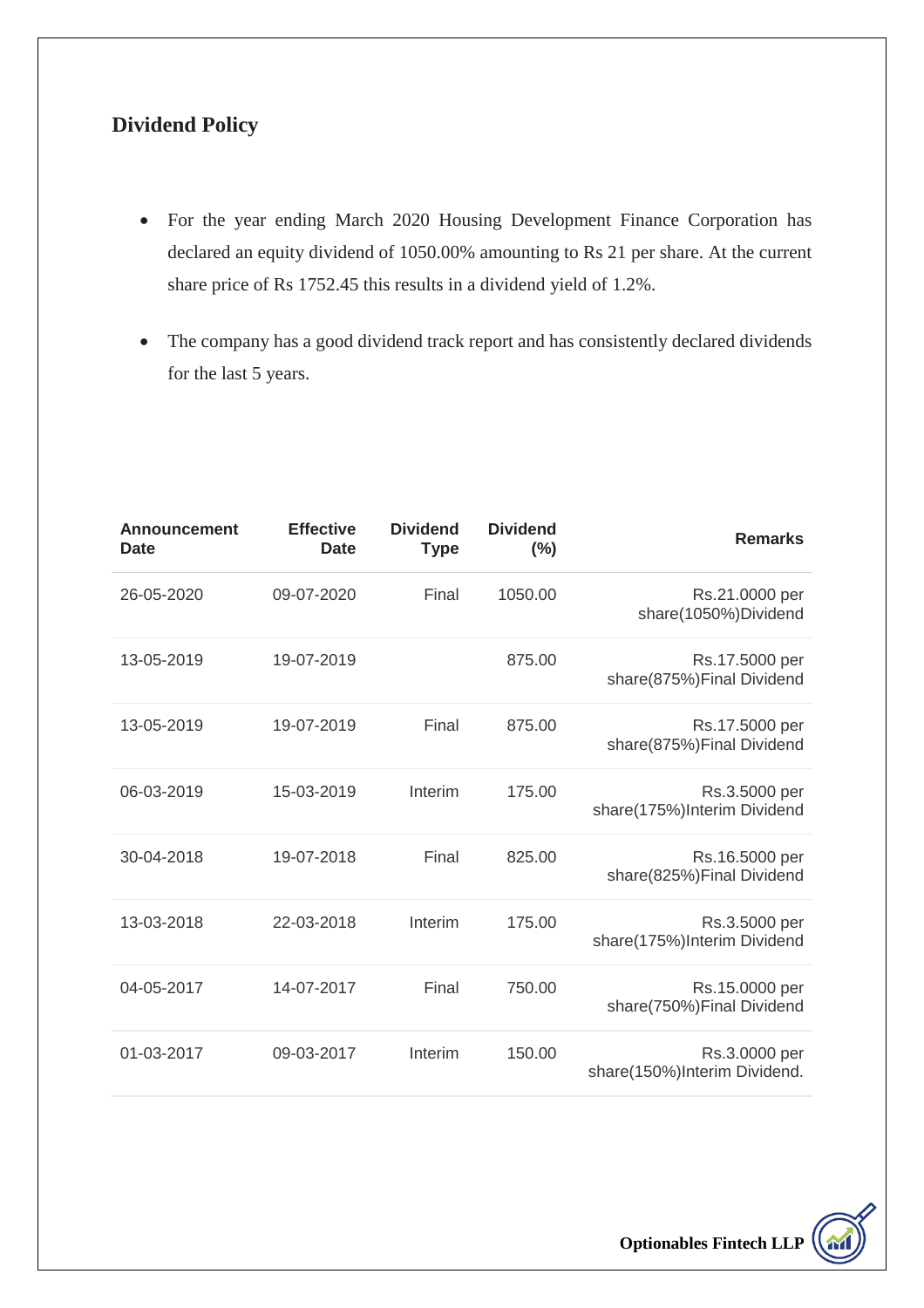### **COMPETITOR ANALYSIS**

## Housing Finance Companies as per Market Cap (Highest to lowest)

| <b>Company Name</b>    | <b>Last Price</b> | % Change | 52 week<br>High | 52 week<br>Low | <b>Market Cap</b><br>(Rs. CR) |
|------------------------|-------------------|----------|-----------------|----------------|-------------------------------|
| <b>HDFC</b>            | 1,754.65          | 0.70     | 2,499.65        | 1,473.10       | 304,363.13                    |
| <b>LIC Housing Fin</b> | 264.95            | 0.19     | 586.80          | 186.00         | 13,371.05                     |
| <b>AAVAS Financier</b> | 1,322.00          | $-3.32$  | 2,078.30        | 845.75         | 10,354.48                     |
| <b>Indiabulls Hsg</b>  | 207.15            | $-4.34$  | 744.95          | 81.25          | 8,857.20                      |
| <b>HUDCO</b>           | 34.75             | 4.04     | 45.70           | 18.05          | 6,956.60                      |
| <b>Can Fin Homes</b>   | 337.85            | $-1.49$  | 519.00          | 253.55         | 4,498.61                      |
| <b>PNB Housing Fin</b> | 207.95            | $-2.10$  | 803.00          | 146.00         | 3,497.45                      |

# Housing Finance Companies as per Net Profit (Highest to lowest)

| <b>Company Name</b>    | <b>Last Price</b> | Change   | % Change | <b>Net Profit</b><br>(Rs. cr) |
|------------------------|-------------------|----------|----------|-------------------------------|
| <b>HDFC</b>            | 1,754.65          | 12.15    | 0.70     | 17,769.65                     |
| <b>Indiabulls Hsg</b>  | 207.15            | $-9.40$  | $-4.34$  | 3,729.26                      |
| <b>LIC Housing Fin</b> | 264.95            | 0.50     | 0.19     | 2,401.84                      |
| <b>HUDCO</b>           | 34.75             | 1.35     | 4.04     | 1,180.15                      |
| <b>PNB Housing Fin</b> | 207.95            | $-4.45$  | $-2.10$  | 682.31                        |
| <b>Can Fin Homes</b>   | 337.85            | $-5.10$  | $-1.49$  | 376.12                        |
| <b>AAVAS Financier</b> | 1,322.00          | $-45.45$ | $-3.32$  | 249.12                        |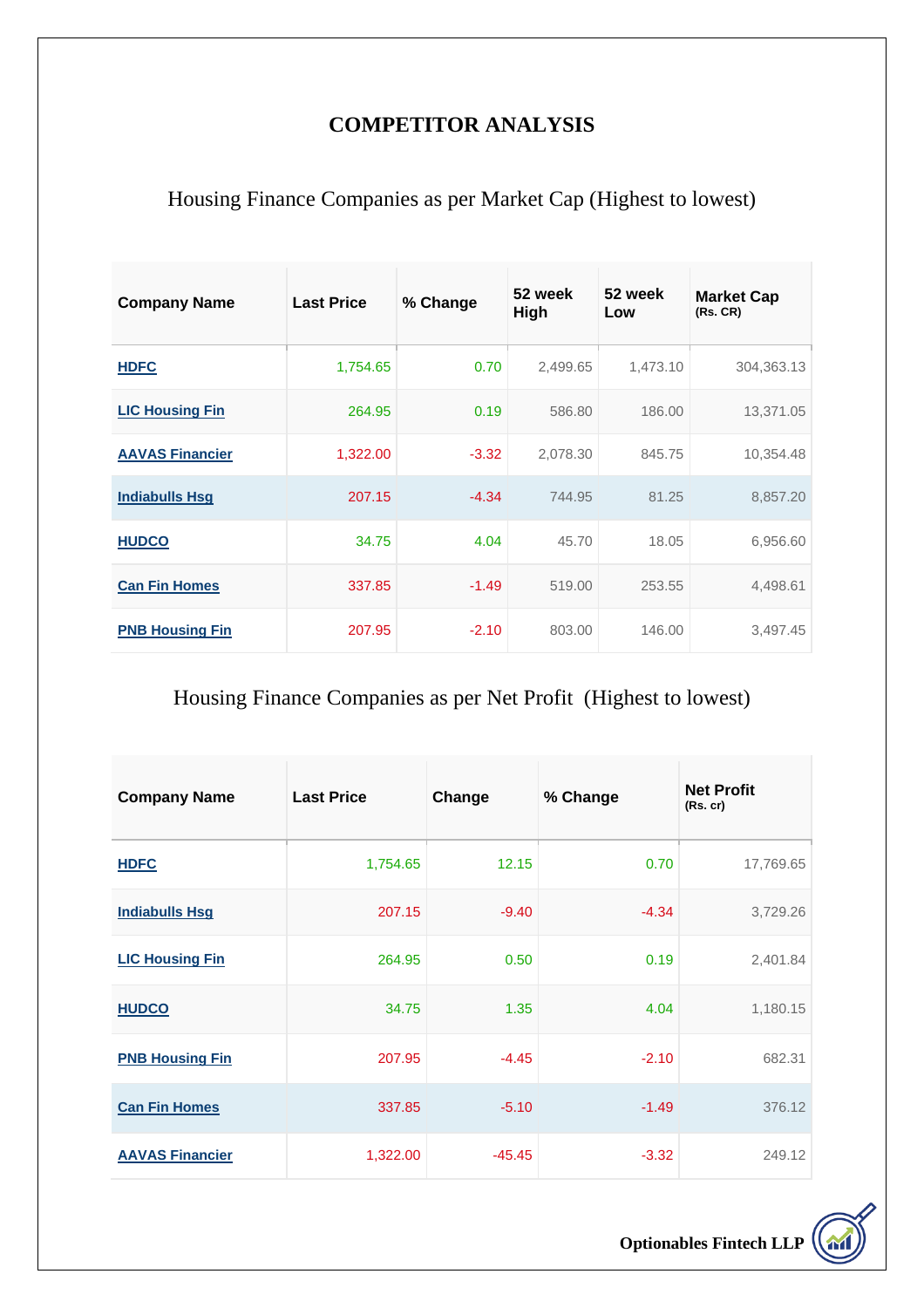### **VALUATIONS**

#### **Current Situation:**

- Share Price: *₹* 1754.65
- Market Cap: *₹* 3,03,554 Crore
- Total Shares Outstanding: 173 Crore
- Dividend Yield: 1.21 %
- Eps**:** *₹* 102.59
- *Book Value: ₹496.70*
- *PE Ratio (TTM): 16.98*
- 1 Year Returns: **-** 21.87 %

#### **Per Share Valuations:**

- Dividend Per Share: ₹21
- Free-Cashflow Per Share: ₹6.98
- Operating Revenue Per Share: ₹339.13
- Net Profit Per Share: ₹102.59

#### **Other Valuation Parameters:**

- PBIDT Margin: 87.67%
- PBIT Margin: 87.42%
- PBT Margin: 34.64%
- Net Profit Margin: 30.25%
- Return On Equity: 20.62%
- Return On Assets: 3.39%
- Return On Capital Employed 57.97%
- Retain Earnings Ratio 0.00%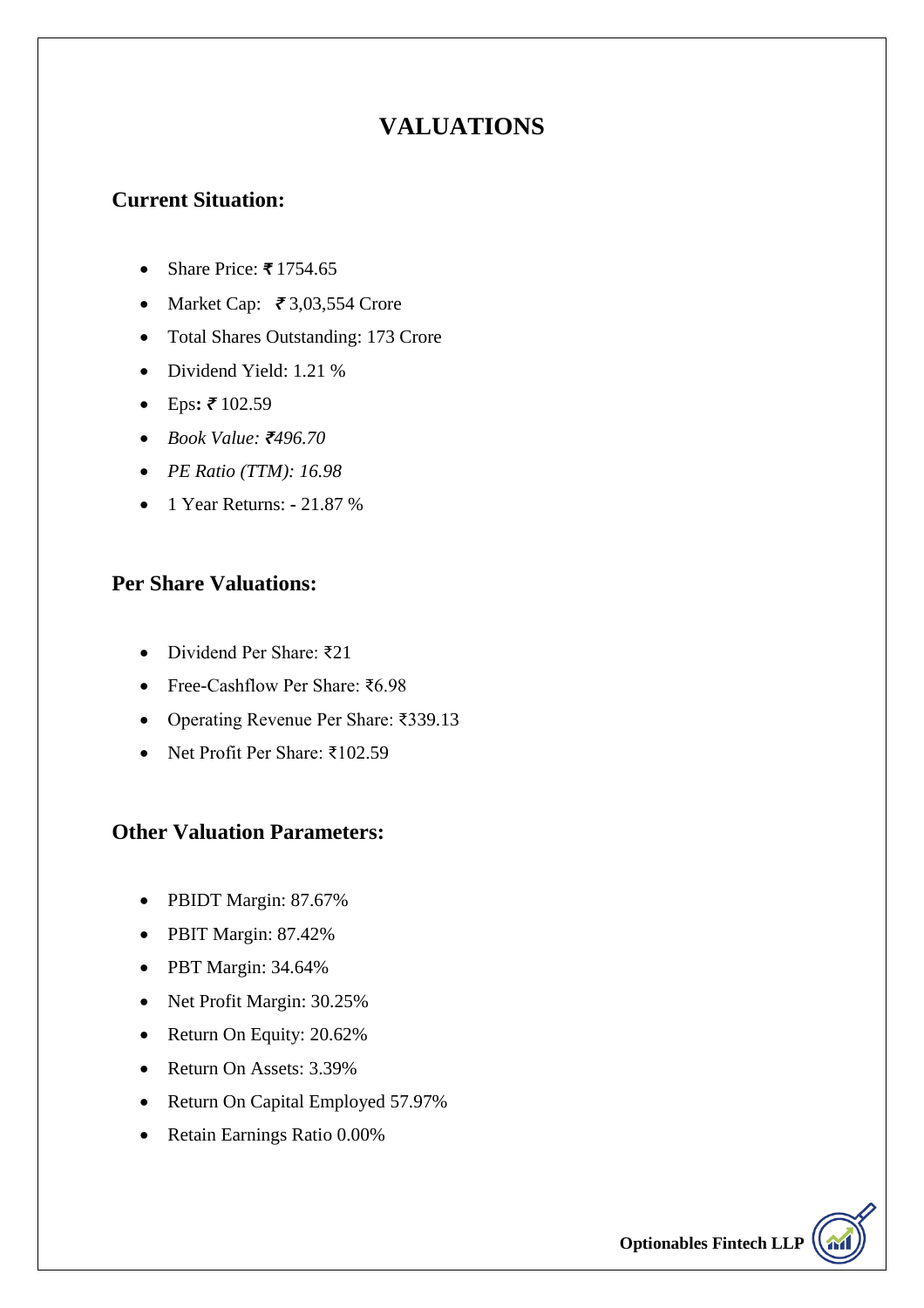#### **Valuation Matrix:**

- The current revenue of 58,739 crores.
- The 5 years revenue growth is estimated at CAGR 12.42% over a period of 5 years
- Being bullish on the stock for a period of 5 years, I estimate a CAGR of 11% for next 2 years (due to COVID) and 14% for the following 3 years. i.e. , 58,739 CR compounded at 11% for 2 years, = 72,372 CR, further compounded at 14% for 3 years, i.e. , = 1,07,222 CR.
- HDFC's Market Cap is currently valued at 5.3 X it's revenue
- $\bullet$  Hence valuing HDFC at 5.5 X its revenue 1,07,222 after 10 5 years will bring us to a market cap of 5,89,721 CR (1,07,222\*5.5)

Estimated Price Per share in 5 years =  $(5,89,721/173)$  = 3,408 (Price per share in 2025)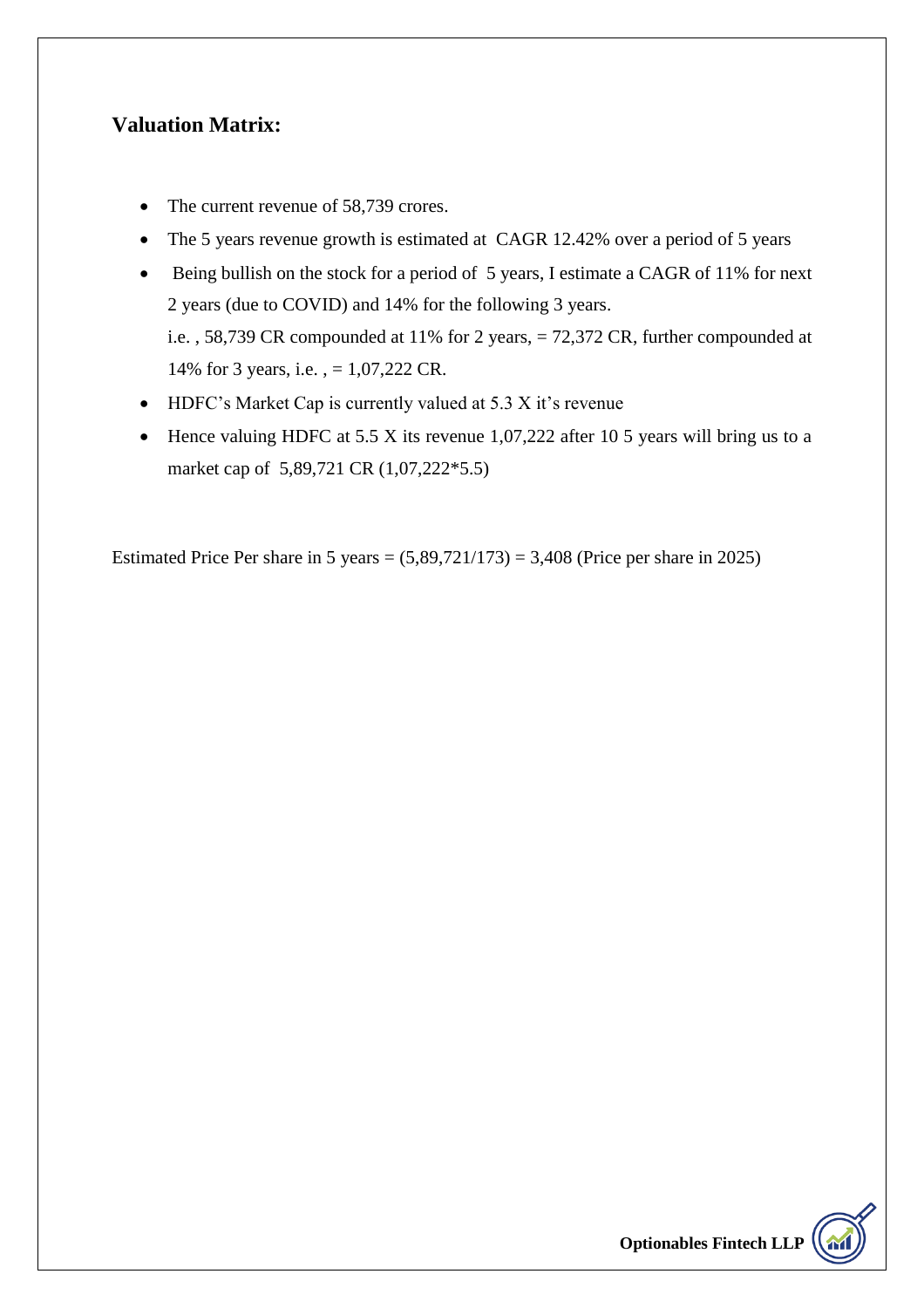# **TARGETS**

**Recommendation**: Accumulate with a target of *₹*3400 (at *₹*5,89,721 crore Market Cap) **Valuation**: Undervalued **Current Market Price:** 1754 **Time Horizon:** 5 Years

**Disclaimer:** This report is just an analysis of a listed company and I hereby confirm everything mentioned above to be true to my knowledge. Please contact your financial advisor before acting on the recommendation. The author or the website or anyone associated with it is not responsible for any loss incurred.